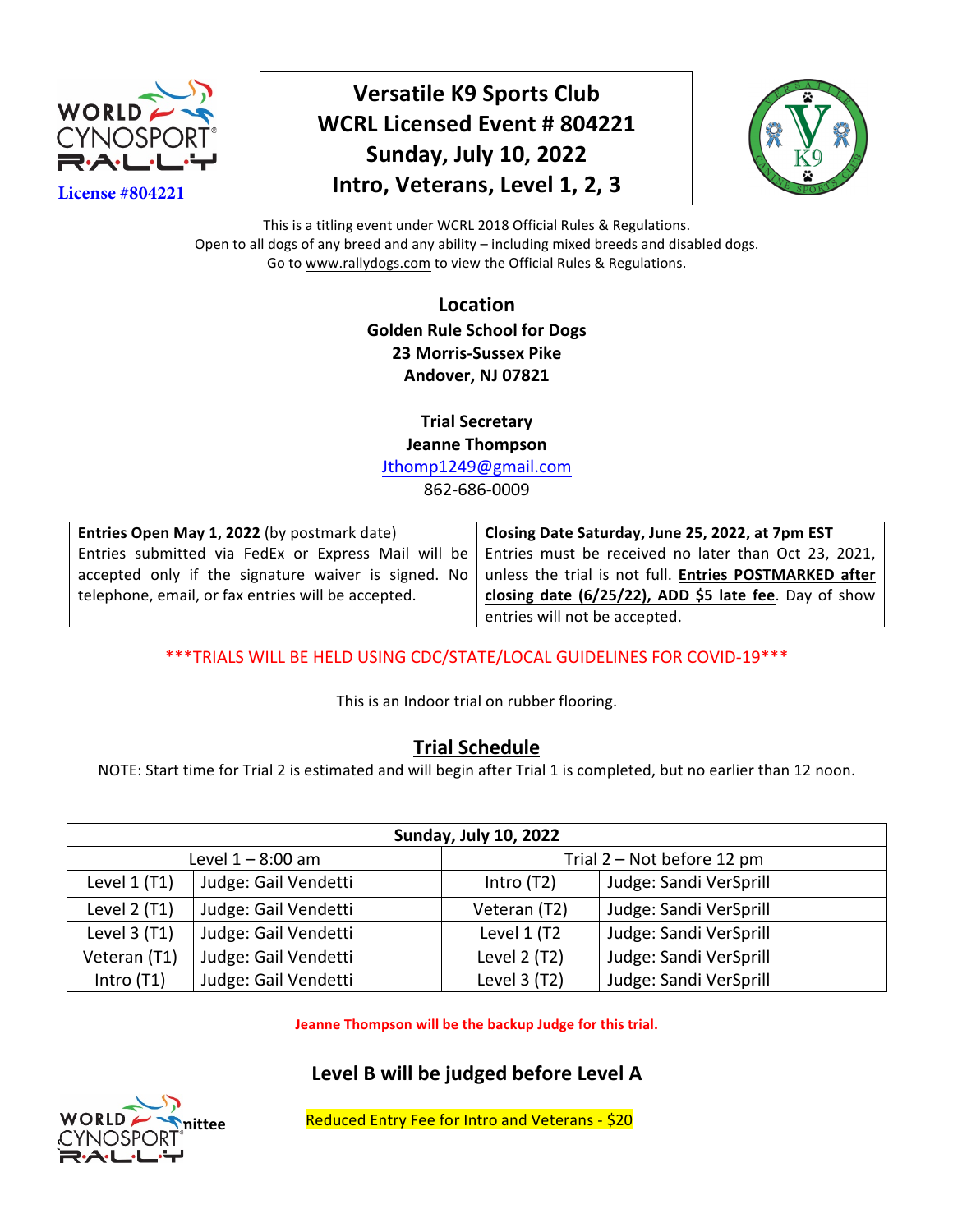### **Trial Committee**

Show Chairman **Trial Secretary** Jeanne Thompson Jeanne Thompson 862-686-0009 862-686-0009 jthomp1249@gmail.com jthomp1249@gmail.com

### **Facility, Check-In, Crating, and Food**

Doors Open at 7:30am, Sunday, July 10, 2022. Please do not arrive prior to this time. General briefing, Judge's briefing, and walk-throughs will begin at 8:00 am. Judging begins at 8:15 am. Final confirmation and running order per trial will be sent by email after the closing date.

COVID-19 GUIDELINE Versatile K9 requires all judges, workers, and exhibitors recommended masks be worn while in the facility, which includes in the competition ring & crating areas. Furthermore, we will adhere to state regulations regarding maximum number of people permitted in the building at one time. As well as, we will require practicing social distancing.

Entries limited to 100 runs per day. Move-ups will be allowed between trials both in Level and in Class. Level move ups will be allowed between trials. Move ups from the A to B class are mandatory. Move-ups at the trials must be submitted to the Chief Scorekeeper or Trial Secretary using the Move Up Form provided at the trials.

Any changes to entries, including cancellations, will be accepted until the closing date, June 25, 2022. Changes must be sent to the Trial Secretary by e-mail or in writing. Cancellations received after June 25, 2022, will not be eligible for a refund of fees.

There will be limited creating in the building please be prepared to work out of your car. Be sure to bring your own crate and water for your dog. Volunteers and trial committee members may crate in the main room. Please be courteous to other exhibitors.

If you require a special accommodation due to a disability to create in the building, please contact the Trial Secretary with your request.

**There will not be any food out this trial. Please bring your own lunch. There are plenty of convenience** stores/fast food restaurants close to the trials.

### **Awards**

Awards may consist of placement rosette/strip ribbon/overlay strip ribbon, qualifying ribbon, and some additional awards may be offered. Please note that title rosettes will be reserved for exhibitors who indicate anticipated title(s) on their entry least four (4) weeks prior to the trial dates. Titles earned at the trial but not indicated on the exhibitor entry will be provided as soon as possible after the trial.

### **Directions to the Show Site**

From Route 84, (NY&PA), use Milford Exit. Rte. 6 East to Rte. 209 South. Cross Bridge, Rte. 206. Follow Rte. 206 into Andover Boro staying on Route 206 go under the long RR tunnel Morris Sussex Pike is the first right after the Shell Gas Station – go under small RR trestle and make the immediate right turn into the driveway of the school.

From Route 80, use Exit 25 - Route 206 North - travel Rt. 206 Thru 4 traffic lights - after going through 4th light, Morris Sussex Pike is the third left turn (you will be turning just prior to the Shell Gas Station) go under small RR trestle and make the immediate right turn into the driveway of the school

Parking must be in the school parking lot. There is no on street parking allowed.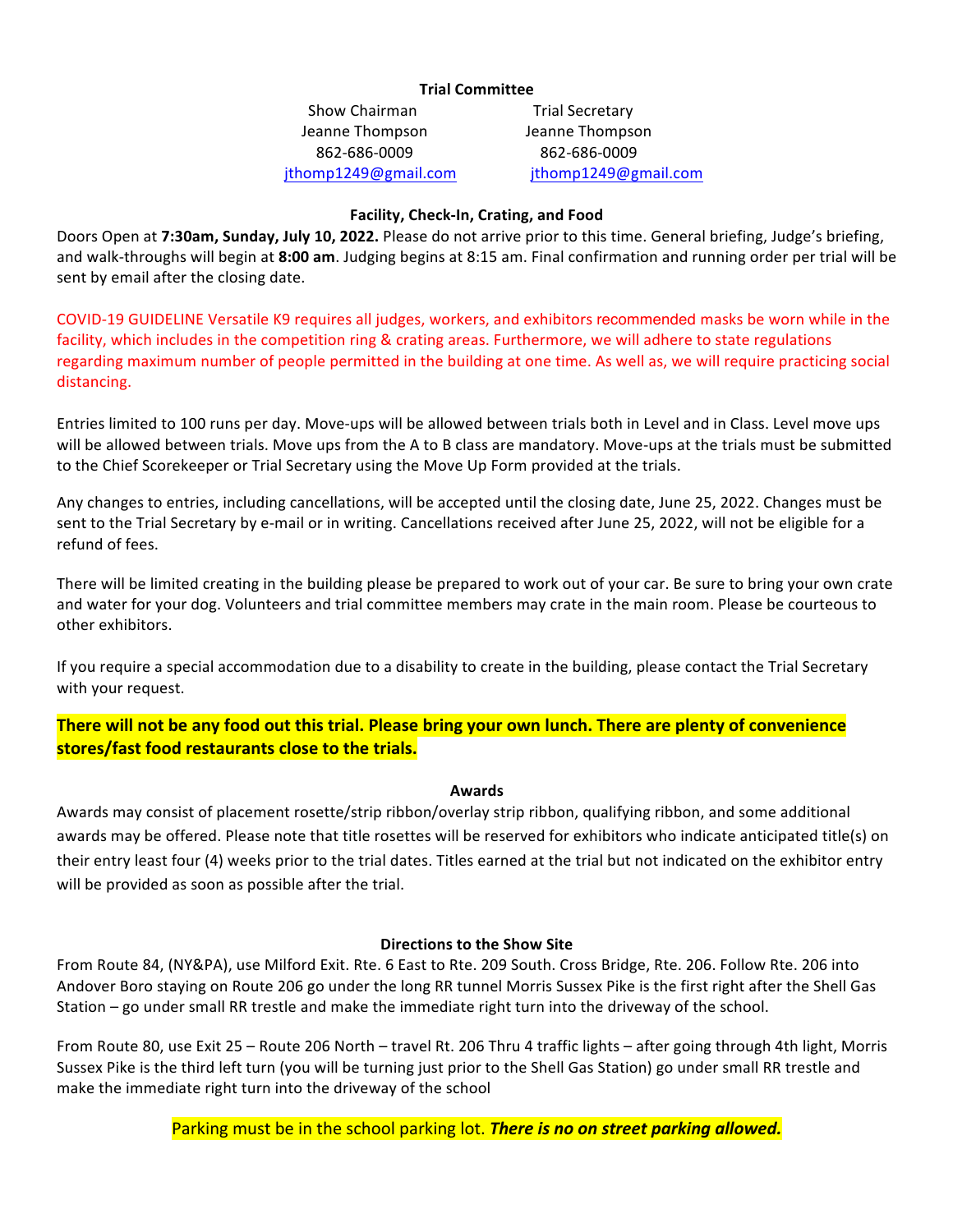| <b>Accommodations</b>              |                                                     |  |  |  |  |
|------------------------------------|-----------------------------------------------------|--|--|--|--|
| Econo Lodge (973) 383-3922         | Best Western Inn at Hunt's Landing - (973) 334-3737 |  |  |  |  |
| 448 Rt. 206 S, Newton, NJ          | 900 Routes 6 & 209, Matamoras, PA                   |  |  |  |  |
| <b>Quality Inn, (973) 347-5100</b> | Red Roof Inn - (973) 334-3737                       |  |  |  |  |
| 1691 Route 46 West, Ledgewood, NJ  | 855 Route 46, Parsippany, NJ                        |  |  |  |  |

### **Rally Class Description**

For a complete description of the Rally rules & regulations, rules of performance, scoring standards, explanation of exercises (including Primary and Secondary Elements), course design, etc., go to www.rallydogs.com and click on Official Regulations. To learn more and get new ideas, you can join the "All Dogs" Rally chat list and talk to other World Cynosport Rally Limited enthusiasts by sending a message to RallyO-All-Dogs-subscribe@yahoogroups.com.

You must be familiar with all the Rally exercise signs, as well as the Official Rules & Regulations prior to the event. Go to www.rallydogs.com for an explanation of each of the exercise signs and have fun practicing them with your dog.

### **A and B Classes**

"A" classes are for dogs that have NOT earned the base level title for that level (i.e., RL1, RL2, RL3, RLV). "B" classes are for dogs that have completed that base level title for that level.

### **Intro Class**

Intro class is open to dogs 6 months or older, but dogs who have earned the RLI or RL1 or higher are not eligible for placement awards, if offered, in this class. There is no separation of Intro class into A and B classes. An Intro course has 10 exercise signs, including the bonus. Please see the Official Rules & Regulations for more details on Intro class, including when rewards may be given.

### **Veteran Class**

Veteran class is open to all dogs over the age of 8; dogs 50 pounds and less than 90 pounds may enter Veteran at age 7 years, and dogs 90 pounds or more may enter at age 6 years. A Veteran course will consist of 12-13 exercise signs from any level, including a bonus exercise from the Level 3 Bonus Exercises. Veteran is an off-leash class. In Veteran class, one Additional Cue per exercise may be given without penalty. Please see the Official Rules & Regulations for more details.

### **Food and Touch Rewards**

Rewards of food and touch may be given in all classes following the conclusion of any stationary exercise, except when performing shared stations, in which the reward may only be given at the conclusion of the final stationary exercise of a shared station. Handler's delivery of the reward must be completed before the team moves forward on the course to the next exercise. Use of the reward to induce a desired behavior is considered luring and is prohibited. Rewards may be given in the ring before beginning and after completion of the course performance. A handler shall not otherwise feed or touch their dog during the course performance. Please see the Official Rules & Regulations for more details on the rules for rewards.

### **Bonus Exercise**

A Bonus is an exercise through which additional points may be earned. A bonus exercise is offered on all courses in the regular classes, and it shall be clearly marked with a "Bonus" placard. The bonus exercise shall be in course sequence, at judge's discretion, and shall be performed in the normal flow of the timed course at handler's option.

The following rules shall apply for all bonus exercises, whether the bonus exercise has one or two signs: If the bonus exercise is attempted, 10 bonus points are awarded, with point deductions assessed for incorrect performance of the exercise; point deductions on the bonus shall not exceed 10 points. The bonus exercise may be retried one time. If the bonus exercise results in a change of direction, the handler shall perform an additional basic turn as needed following the bonus in order to continue to the next station. If the team opts to bypass the bonus, the team shall heel by the bonus station to the next station; there is no penalty for bypassing the bonus.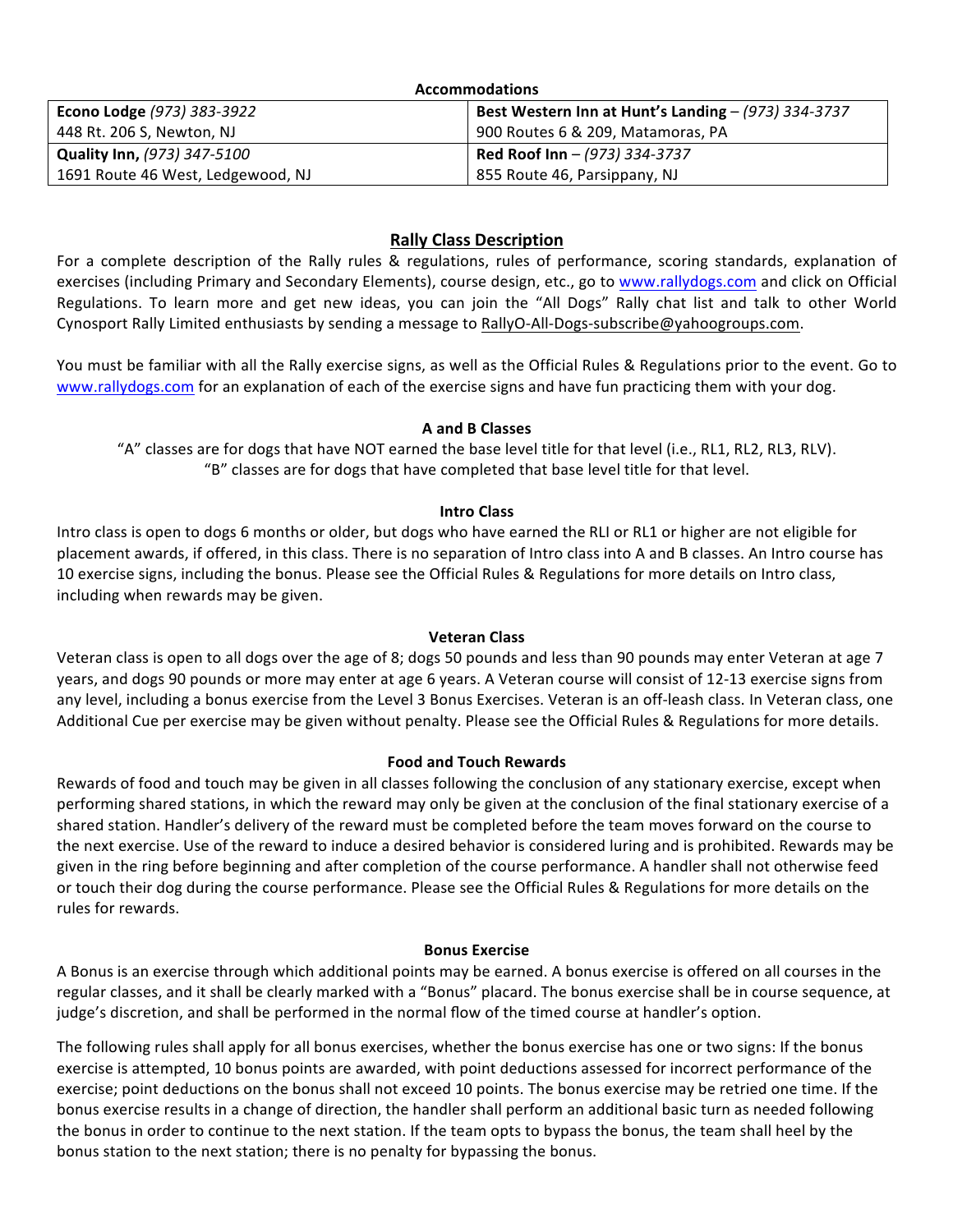Please see the Official Rules & Regulations for details on the bonus exercise, including the list of exercises from which the bonus is selected for each class.

### **Jump Heights**

Dogs are not required to be measured the day of the trial or prior to judging. However, judges have the option to measure any dog prior to his/her performance if the dog appears to be entered in a group lower than might be indicated by his/her registered shoulder height. Jump heights may also be modified or the jump exercise excused entirely based on physical challenges (e.g., age, disability such as blindness, or use of a mobility device) that a particular dog may face.

The following table shows the recommended and minimum allowable jump heights based upon the dog's height at the withers. The selected jump height shall be indicated on the Entry Form. The "minimum allowable jump height" for each height category is the minimum height permitted without a Request for Modification being made. A handler may select a higher height at their sole discretion but must have designated the height on the entry form.

| <b>Height at Withers</b> | Minimum Allowable Jump Height | <b>Recommended Jump Height</b> |
|--------------------------|-------------------------------|--------------------------------|
| 12" or less              |                               |                                |
| 16" or less              |                               | $\mathsf{Q}''$                 |
| 20" or less              | $\mathsf{R}''$                | 12''                           |
| Over 20"                 | 17"                           | 16''                           |

### **Time Standards**

Each course in all classes has a Maximum Course Time or "MCT". Should this limitation be reached, the course performance is over, and the team's score will be marked zero. The following table sets forth the MCT for each class:

|     | Intro           | Level 1         | Level 2         | Level 3         | Veteran         |
|-----|-----------------|-----------------|-----------------|-----------------|-----------------|
| MCT | 3:00.00 minutes | 3:00.00 minutes | 3:30.00 minutes | 4:00.00 minutes | 4:00.00 minutes |
|     | (180 seconds)   | (180 seconds)   | (210 seconds)   | (240 seconds)   | (240 seconds)   |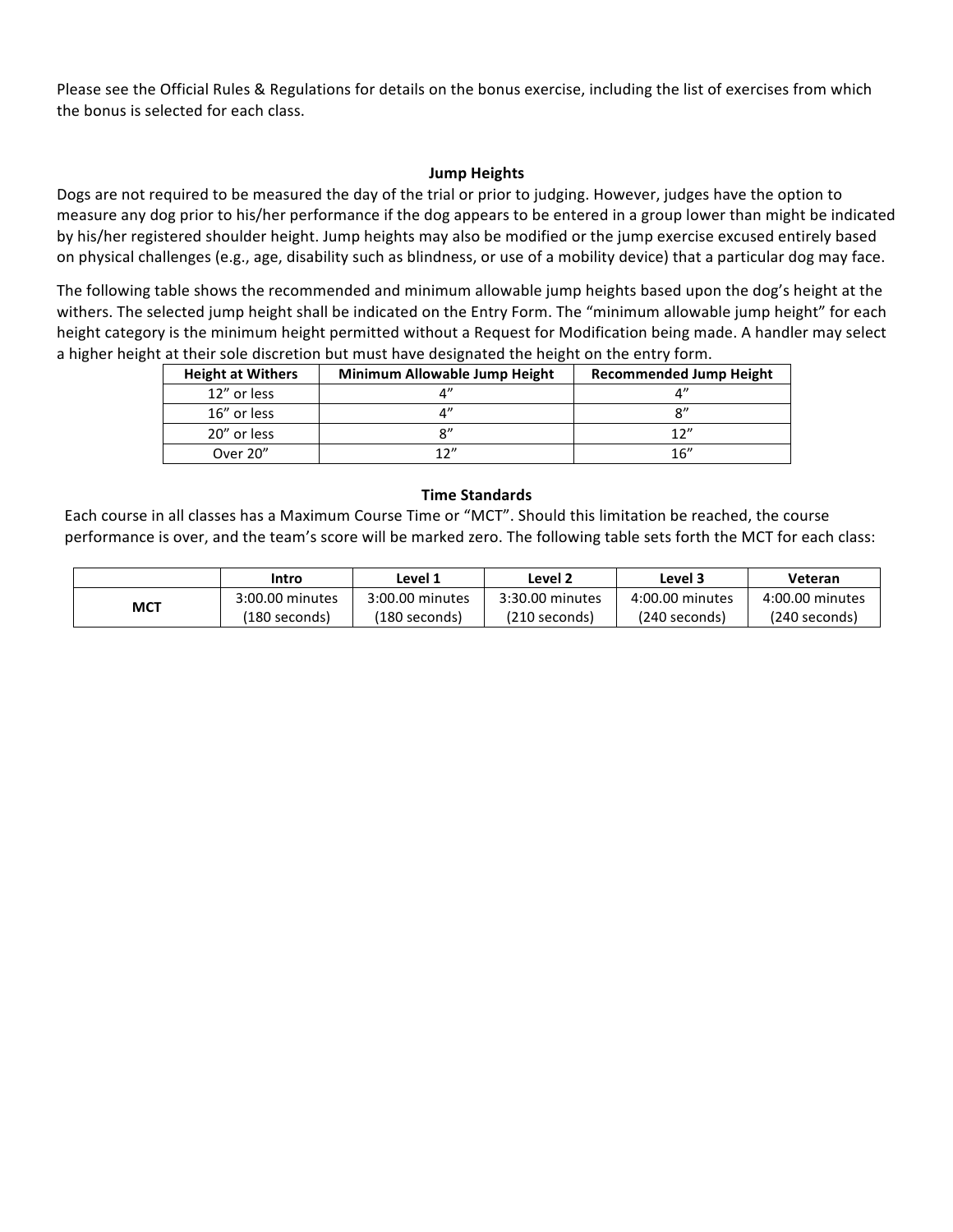## **Notice to Competitors**



Competitors, through submission of entry, acknowledge that they are knowledgeable of WCRL Official Rules & Regulations (see www.rallydogs.com), including but not limited to the following rules regarding entry:

- This trial is open to a dog at least six months of age, including purebred and non-purebred, except bitches in season (unless specifically allowed by trial host by announcement in this premium) or dogs with disabilities, injuries, or illnesses which may cause the dog pain or great discomfort, or dogs exhibiting signs of aggression that threaten the safety of other dogs or humans.
- In the event a dog's or competitor's disabilities prevent the team from performing a course or exercise as described, the competitor shall obtain a Request for Modification form ("RFM") from the Trial Host, completing the form with a written description of how the competitor intends to perform the course or its exercises that must be modified to accommodate the dog's or competitor's particular disability. The form must be submitted to the judge prior to the start of the class, and the modified performance shall approximate as closely as possible the original course and its exercises.
- All dogs shall be shown in a flat buckle or snap collar, plain harness, or properly fitted limited slip (Martingale) collar. No choke collars, prong collars, shock collars, slip collars, one-piece collar/leash (e.g., Martingale leash) or slip leashes, all metal leashes or collars, no-pull harnesses, or head collars are allowed.
- All dogs must be registered with World Cynosport Rally Limited or United States Dog Agility Association, Inc. on the day of competition. See www.rallydogs.com to register online or complete the "Dog and Junior Handler Registration" form included in this premium list and submit it to the WCRL office as indicated at the bottom of the form.
- Safety shall always be of foremost consideration in actions and conduct by competitors at all times. Competitors, through entry at this event, accept full responsibility for themselves and the actions of their dogs.
- The organizing committee may refuse any entry for any reason.
- THERE SHALL BE NO REFUND for entries withdrawn after the closing date or in the event a dog and/or competitor are dismissed from competition, regardless of reason for such dismissal. A dog or competitor who suffers an injury and/or illness or bitches that come into season after the closing date may be eligible for a 50% refund of their total entry fee. Written request for refund must be made to the Trial Secretary BEFORE the end of the event. Please provide documentation from your veterinarian/physician. There will be no refunds if the trial has to be cancelled for any reason.
- Returned checks do not constitute a valid entry. There will be a \$35.00 service charge for returned checks. Payment of entry fees and service charges shall be made in cash or money order within 30 days of postmark of notice of returned check where notification is received after event date. Any unpaid fees or shortfalls must be paid prior to the start of the event or entry is cancelled without recourse by owner/competitor.
- No entry fees will be refunded if the trial cannot open or be completed by reason of riots, civil disturbances, fire, Act of God, public emergency, act of a public enemy, strike, or any other cause beyond the control of the organizers.
- All competitors through entry at this event grant to World Cynosport Rally Limited, their representatives, agents, and assigns, all rights, and permissions to use or appropriate my and the dog's name, biography, likeness, photograph, voice, performing persona, or other indicia or identity for broadcast, telecast, cablecast, transmission, or distribution in any format or media now known or hereafter to become known and waive any and all rights relative thereto.
- All competitors through entry at this event grant to World Cynosport Rally Limited, their representatives, agents, and assigns, hereby release WCRL, the hosting club, their representatives, agents, and assigns from any claim or cause of action for invasion of the rights of privacy, right of personality, or any similar right.
- Competitors shall have the right to videotape portions of this event for their personal use only. No portion of this event may be videotaped for commercial or other purposes without the express written consent of World Cynosport Rally Limited.
- Upon successful completion of a Stationary exercise, the owner may choose to briefly pet or touch the dog as a reward. The owner may also choose to give the dog food as a reward. Food may NOT be used as a lure to help the dog complete an exercise. Food rewards must be contained in pockets and only be present in the owner's hand at the completion of any Stationary exercise. Any petting, touching, or feeding that significantly interrupts the flow of performance shall be scored accordingly. Rewards may be given in the ring before beginning and after completion of the course performance. See the Official Rules & Regulations for more details, including rewarding in Shared Stations.
- Dogs must remain under control at all times whether on or off leash while on trial site grounds. Day kenneling only is permitted.
- Please pick up after your dog and yourself.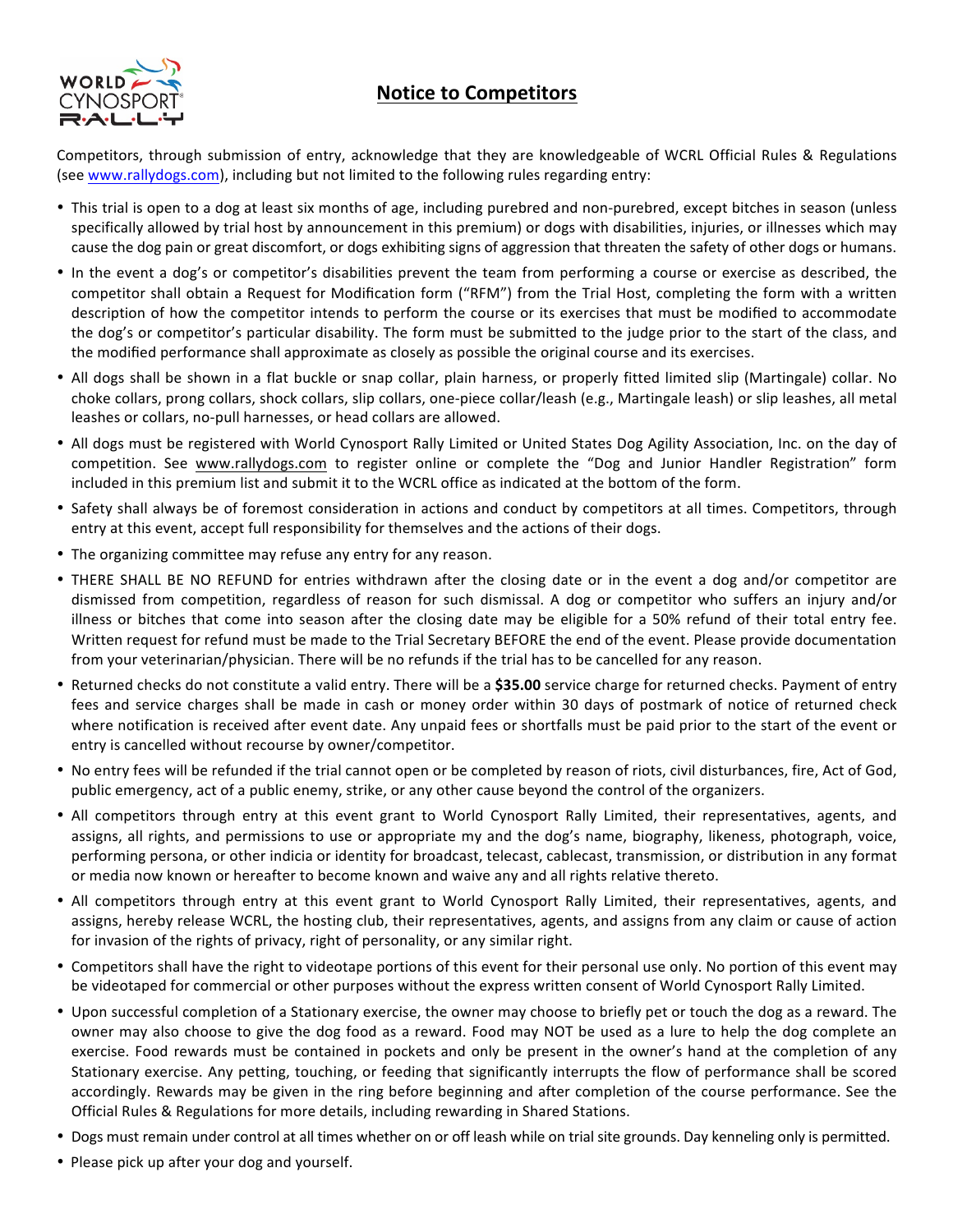## **WCRL Official Entry Form**

### **Versatile K9 Dog Sport Club**

### Event Date: July 10, 2022,  $\bullet$  Entries Close: June 25, 2022, unless trial does not fill

Return with payment to:

Jeanne Thompson, Trial Chairman

### 8 Le Touquet, Unit 7, Vernon, NJ 07462

### Entry forms are per team; please submit a full 2-page entry for each team to be entered.

### **Dog Information**

| Call Name:                                                                                                                                | Height at withers:   | WCRL # or USDAA $\#$ *      |                             |     |                                        |
|-------------------------------------------------------------------------------------------------------------------------------------------|----------------------|-----------------------------|-----------------------------|-----|----------------------------------------|
|                                                                                                                                           |                      |                             |                             |     |                                        |
| Breed:                                                                                                                                    | Dog's Date of Birth: |                             |                             |     | Circle Jump Height (Levels 2 & 3 only) |
|                                                                                                                                           |                      | $\mathbf{A}^{\prime\prime}$ | $\mathbf{R}^{\prime\prime}$ | 12" | 16"                                    |
| *To register, go to www.rallydogs.com or use the Dog Registration Form in this premium. For dogs with both a WCRL and USDAA number, enter |                      |                             |                             |     |                                        |
| the WCRL number.                                                                                                                          |                      |                             |                             |     |                                        |

### **Owner/Handler Information**

| Owner's Name: |          | Handler's Name: |                                                               |      |  |  |
|---------------|----------|-----------------|---------------------------------------------------------------|------|--|--|
|               |          |                 | (if different from Owner; must be an immediate family member) |      |  |  |
| Address:      |          | City:           | State:                                                        | Zip: |  |  |
| Phone Day:    | Evening: | E-Mail:         |                                                               |      |  |  |

Entries are accepted on a first-come-first-served basis. E-mail confirmations will be sent out as soon as your entry has been received. Please include a valid E-mail address, or self-addressed postcard. Entries received after closing date will be accepted only if limits have not been reached.

### **Trial Entry Information**

Please indicate "A" (titling) or "B" (championship) for each class you would like to enter.

| <b>Sunday, July 10, 2022</b> |        |                            |        |  |  |  |  |
|------------------------------|--------|----------------------------|--------|--|--|--|--|
| Trial 1 (8:00 am)            |        | Trial 2 (Not before 12 pm) |        |  |  |  |  |
| Level 1                      | A or B | Intro*                     |        |  |  |  |  |
| Level 2                      | A or B | Veteran                    | A or B |  |  |  |  |
| Level 3                      | A or B | Level 1                    | A or B |  |  |  |  |
| Veteran                      | A or B | Level 2                    | A or B |  |  |  |  |
| Intro <mark>*</mark>         |        | Level 3                    |        |  |  |  |  |

\*If entering Intro: a) Has the Intro title been earned? qYes qNo b) Indicate highest title earned: \_\_\_\_\_\_\_\_\_\_

### **Entry Fees**

| Total Number of Classes Entered:                                                               | <b>Entry Fees</b> |
|------------------------------------------------------------------------------------------------|-------------------|
| \$25 per class, Intro & Veteran \$20. <i>Entries POSTMARKED after closing date 6/25/2022),</i> | Submitted         |
| . <mark>ADD \$5 late fee.</mark>                                                               |                   |
| Make checks payable to VK9SC.                                                                  |                   |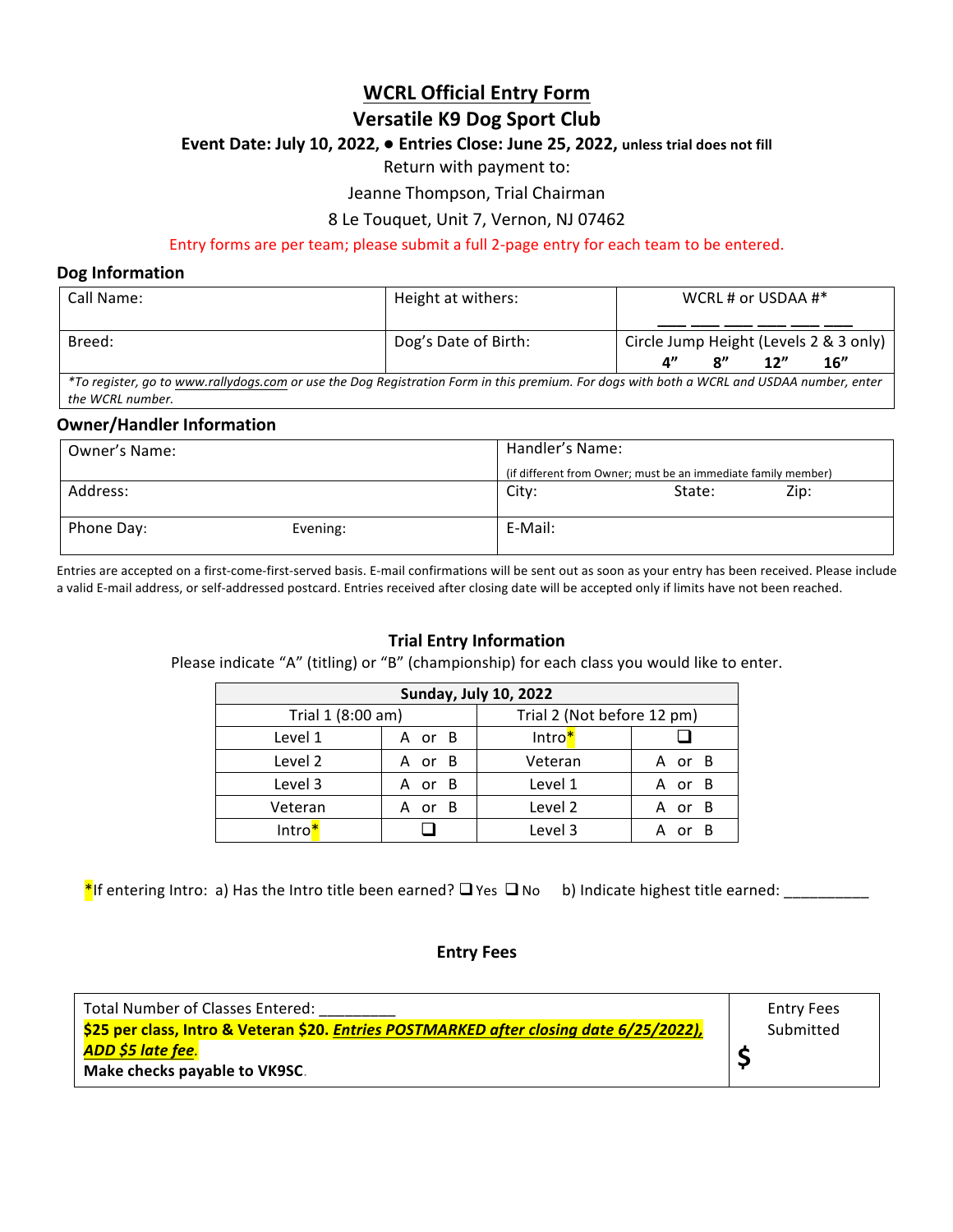| <b>New Title Information</b>                                                   |                 |     |      |                   |      |            |  |          |      |       |               |  |
|--------------------------------------------------------------------------------|-----------------|-----|------|-------------------|------|------------|--|----------|------|-------|---------------|--|
| Please indicate the appropriate title(s) you anticipate earning at this trial. |                 |     |      |                   |      |            |  |          |      |       |               |  |
|                                                                                |                 |     |      |                   |      |            |  |          |      |       |               |  |
| RL1                                                                            | RL <sub>2</sub> | RL3 | RL1X | RL <sub>2</sub> X | RL3X | <b>RLI</b> |  | RLV RLVX | ARCH | ARCHX | ARCHEX ARCHMX |  |

### **GENERAL AGREEMENT**

I (we) agree that VK9SC has the right to refuse this entry for any cause, which the organizing committee alone shall deem to be sufficient. In consideration of the acceptance of this entry, of the holding of the event, and of the opportunity to have the dog participate and/or to be judged, I (we) agree to hold the organizing committee, the hosting club, World Cynosport Rally Limited, including their members, officers, directors, agents and employees, sponsors of the event, and owners of the premises upon which the event is held and their employees, harmless from any claim for loss or injury that may be alleged to have been caused directly or indirectly to any person or thing by the act of this dog while in or upon the event premises or grounds or near any entrance thereto, and I (we) personally assume all responsibility and liability for any such claim. I (we) further agree to hold the aforementioned parties harmless from any claim for loss of this dog by disappearance, theft, death or otherwise, and from any claim for damage or injury to the dog, whether such loss, disappearance, appearance, theft, damage, or injury be caused or alleged to be caused by the negligence of the parties aforementioned, or by the negligence of any other person, or any other cause or causes. I (we) hereby assume the sole responsibility for and agree to indemnify and save the aforementioned parties harmless from any and all loss and expense (including legal fees) by reason of the liability imposed by law upon any of the aforementioned parties for damage because of bodily injuries, including death resulting at any time there from, sustained by any person or persons, including myself (ourselves), or on account of damage to property arising out of or in consequence of my (our) participation in this event, howsoever such injuries, death, or damage to property may be caused, and whether or not the same may have been caused or may have been alleged to have been caused by negligence of the aforementioned parties or any of their employees or agents or any other persons.

I (we) further acknowledge that I (we) have read, understand, and will abide by the Official Rally Rules and Regulations of World Cynosport Rally Limited and the provisions for entry as set forth in the Rally Test Schedule of which this entry form is a part. I (we) acknowledge and represent that the information supplied by me (us) herein is correct to the best of my (our) knowledge; if any portion of this information is found to be invalid or insufficient to establish the validity of my (our) entry, such finding shall render my (our) entry invalid in its entirety, for which there shall be no refund of fees paid. Further, I (we) represent that I am (we are) the owner(s) of the dog listed hereon, or that I (we) am are a family member of the dog's owner as stated and allowed in the WCRL Rules & Regulations, and that I (we) shall hold the hosting club and WCRL, including their officers, directors, employees and agents and their sponsors, harmless from any liability or claim made by dog's owner.

Further, I (we) hereby grant to World Cynosport Rally Limited, VK9SC, their representatives, agents, and assigns, all rights, and permissions to use or appropriate my and the dog's name, biography, likeness, photograph, voice, performing persona, or other indicia or identity for broadcast, telecast, cablecast, transmission, or distribution in any format or media now known or hereafter to become known. I (we) hereby release WCRL, the hosting club, their representatives, agents, and assigns from any claim or cause of action for invasion of the rights of privacy, right of personality, or any similar right.

| Signature:                                                                      | Date: |
|---------------------------------------------------------------------------------|-------|
| $\triangledown$ Parent or Legal Guardian signature for junior or minor entries: |       |
| Signature:                                                                      | Date: |

This signed and dated Agreement must accompany your entry form. Entries must also be received with correct fees by the closing date at the address provided. Entries will be accepted by overnight mail only if the signature requirement has been waived.